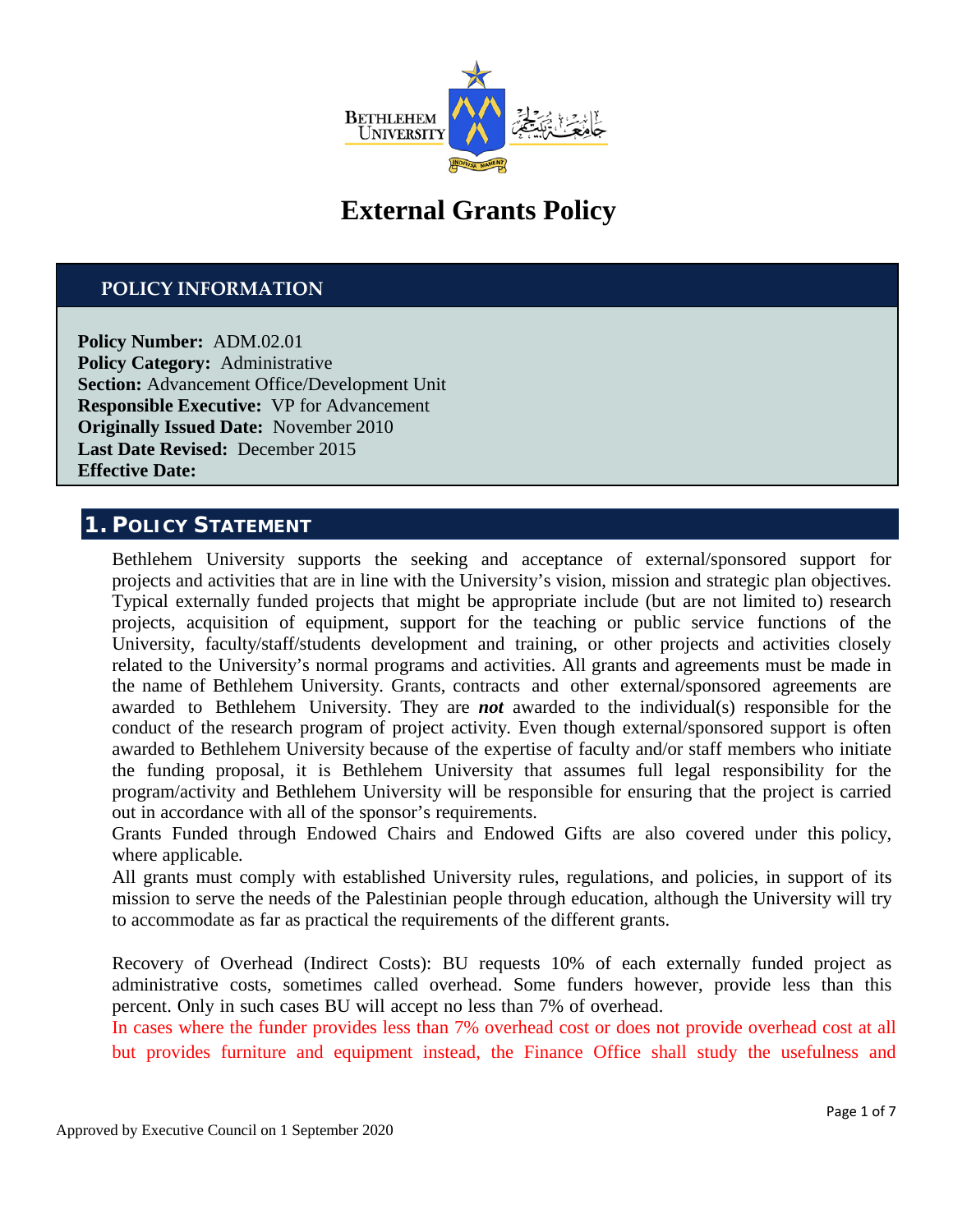

feasibility of the project budget in order to approve it or not. A written statement shall be sent by the Finance Office to the PI stating the reason(s) behind the rejection decision in this respect.

In cases where the funder provides more than 10% of overhead, the extra money will be deposited in a special account that belongs to the grant of the PI or the research center at BU directed by the PI. The amount exceeding the 10% overhead shall be used for the development of the research centers, if there is no research centers related to the PI, the Finance Office shall approve the use of the extra overhead as deem necessary by the University.

# **2. DEFINITIONS**

- 1. **External Grants** are normally referred to as "Restricted Funds" Accounts. Restricted Funds are monies received from sources outside the University and are to be used for a specified or restricted purpose. Grants are usually date specific rather than fiscal year specific. Each grant usually has an end date, which must be adhered to, unless, the funding source renews/extends validity of the grant for a further period of time.
- 2. **Bethlehem University Members** are faculty and staff (employees) involved in a grant project(s) and may include one or more of the following:
	- a. Principal Investigator (PI) for research grants and Grant Manager (GM) for other projects. The PI/GM is appointed by the Unit/Department/Center/Institute that is applying for the grant.
	- b. Co-Principal Investigator(s), who may form the Grant Development Team
	- c. Relevant Chair of Department
	- d. Relevant Dean of Faculty
	- e. Dean of Research (In cases of research grants)
	- f. Academic Affairs Office
	- g. Human Resource and Administrative Affairs Office
	- h. Finance Office
	- i. Advancement Office

## **3. PURPOSE AND SUMMARY**

Bethlehem University (BU) encourages faculty and staff to seek grants, agreements and other external funding to enhance its programs, research and activities. Thus, the purpose of this policy is to define how to manage and organize the external grants operation through:

- a. Setting a user friendly process with clear and transparent procedures for the members of the University community in their pursuit of external grants.
- b. Informing and encouraging members of the University community in seeking external funds to implement projects and program.
- c. Protecting both the University and the individual faculty & staff member when entering into an external grant agreement.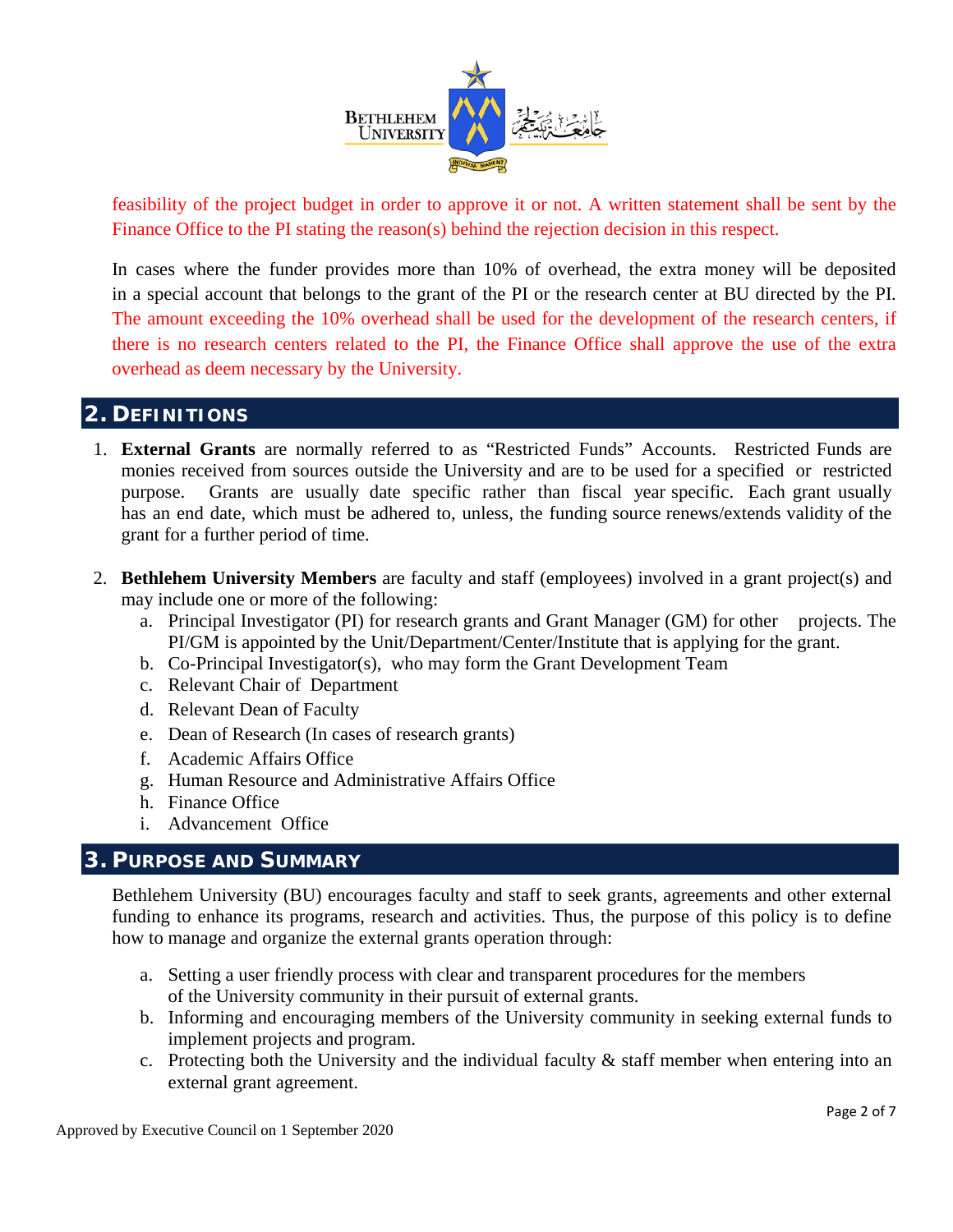

# **4. APPLICATION / SCOPE**

This policy applies to all Bethlehem University Faculty & Staff in all Faculties/ Departments/ Centers/ Institutes/ Units.

# **5. ADDITIONAL WORK COMPENSATION/ADDITIONAL PAY**

#### A. **Compensation of Project Manager**

Where there is an administration allowance tied to the grant the following principles will apply:

- 1. Where the duties of the Project Manager are performed by a current University employee and are within their current job description or time schedule the funds allocated for the administration will be utilized by the overall University budget.
- 2. Where the duties of the Project Manager are performed by a current University employee and fall outside the current job description of the employee **and** require additional hours of work to their regular work schedule the employee, in conjunction with their immediate supervisor, will provide written evidence to support this claim to the Vice President for Human Resources and Administrative Affairs to make a recommendation in relation to remuneration to the Vice Chancellor.
- 3. In the situations outlined in the above two points, a staff employee is required to obtain written approval of the Vice Chancellor prior to the commencement of the grant. In any case, the amount and duration of work time allocated to perform the grant shall not exceed three months in any academic year.
- 4. Where a sub-contractor is engaged, with the prior approval of the Human Resources and Administrative Office, and subject to the University's Rules and Regulations on recruitment of sub-contractors, the Human Resources Office in conjunction with the Finance Office will ensure the salary paid to the sub-contractor falls within the guidelines provided by the unified salary scale and that the salary is within the allocated salary budget provided for in the grant budget.

#### B. **Compensation of Principal Investigator**

#### **Preface**

Research is an integral part of the triumvirate duties of all Bethlehem University faculty. In addition to teaching and service to the community all Bethlehem University faculty are expected to engage in scientific research. Involvement in scientific research includes writing proposals, attracting research funds, supervising research assistants and technicians, publishing research results and in some cases administrative activities as for those members who directs research centers at the University.

**Item 1:** Some funders allow the PI a supplemental salary from money that does not belong to the overhead money. Regulations of such PI supplemental salary follow the rules in items 5 and 6.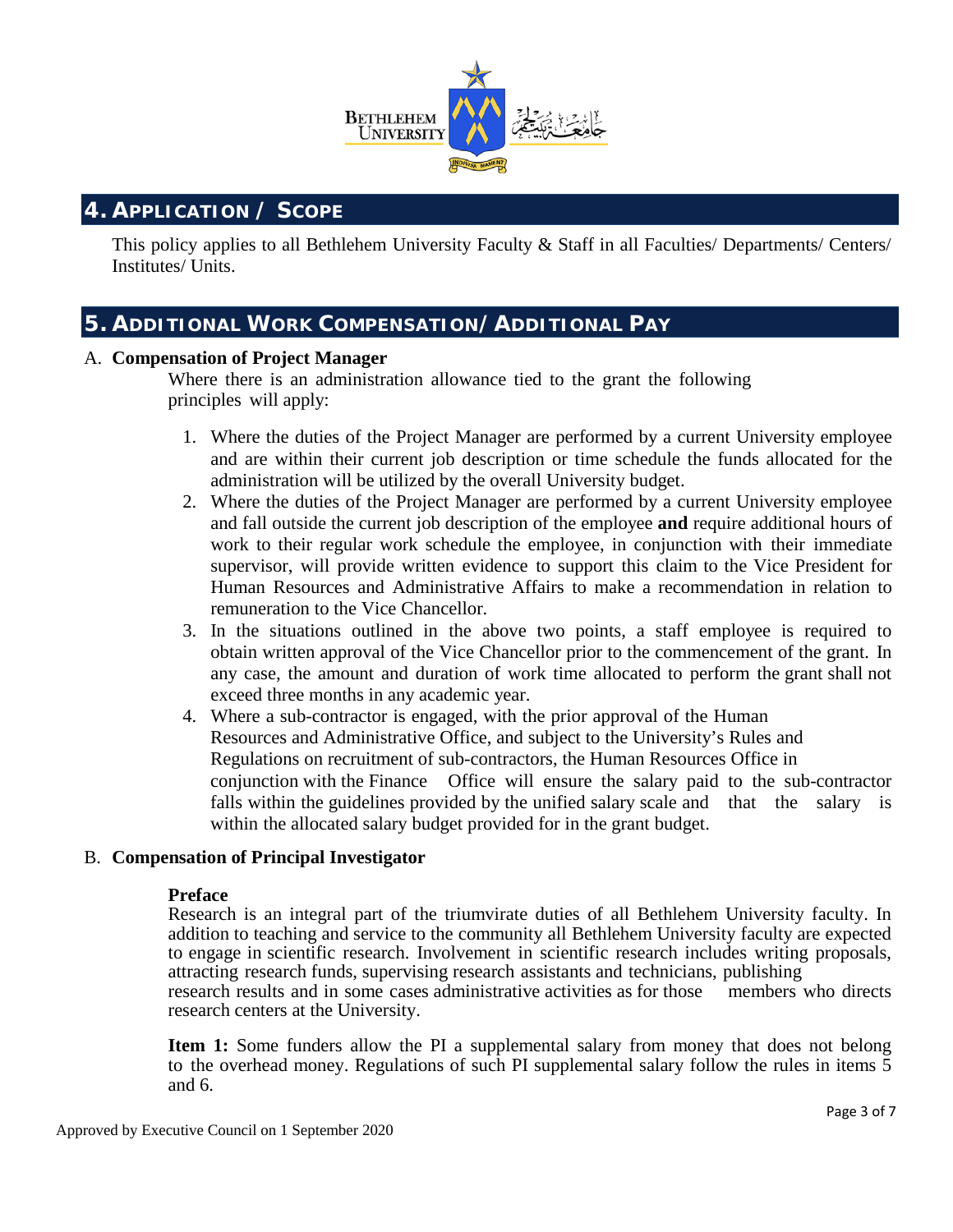

**Item 2:** In cases where the funder does not provide a PI supplemental salary but provide an overhead that exceeds the 10% requested by BU, the PI will be paid from this extra overhead money according to rules mentioned below in item 5 and item 6.

**Item 3:** The PI should be paid a monthly amount of money that correlates to his research working hours where;

- a- A signed monthly time-sheet should be provided to the finance office.
- b- The amount should not exceed the equivalence of 50% of their net annual pensionable income even if:
	- i. The funder allows more than this amount.<br>ii In cases of PIs who have an allowance
	- In cases of PIs who have an allowance of more than one supplemental salary from different external funders.
	- iii. The PI has a teaching load reduction through external research grants.
- c- There should be money in the grant(s) that support the whole period the PI will be paid a supplemental salary.

**Item 4:** BU is not obliged to pay any researcher from resources that do not belong to the grant(s) of the PI.

**Item 5:** In cases where those grants' balances allowed by BU have not been consumed during the research period of the grants, they will remain in the PI account at BU after obtaining the donor's written consent on this, and should be expended for the improvement of the research center, laboratory, and department. Examples of improvement include repair of equipment, installation of infrastructure, ordering chemicals, reagents and equipment that are not covered by the grant, renovation of green houses, etc. If there is no research centers related to the PI, the Finance Office shall approve the use of the extra overhead as deem necessary by the University.

**Item 6:** Researchers or faculty and staff who attract money to the University through their community out- reach services will be allowed an additional compensation from this money if the donor's agreement permits such an action and according to an agreement with the Vice Chancellor of BU, (Concerned researchers/faculty and staff should contact the Finance Office for more details). In order to be valid, this arrangement should be documented and signed by Vice Chancellor of BU and the concerned employee.

#### C. **Overload Pay for Faculty:**

That the Vice President for Academic Affairs validates and approves all Faculty overloads.

## **6. STATEMENT OF ROLES & RESPONSIBILITIES**

#### **1. PI/GM:**

The PI/GM plays the role of program or project implementer – and does so according to the conditions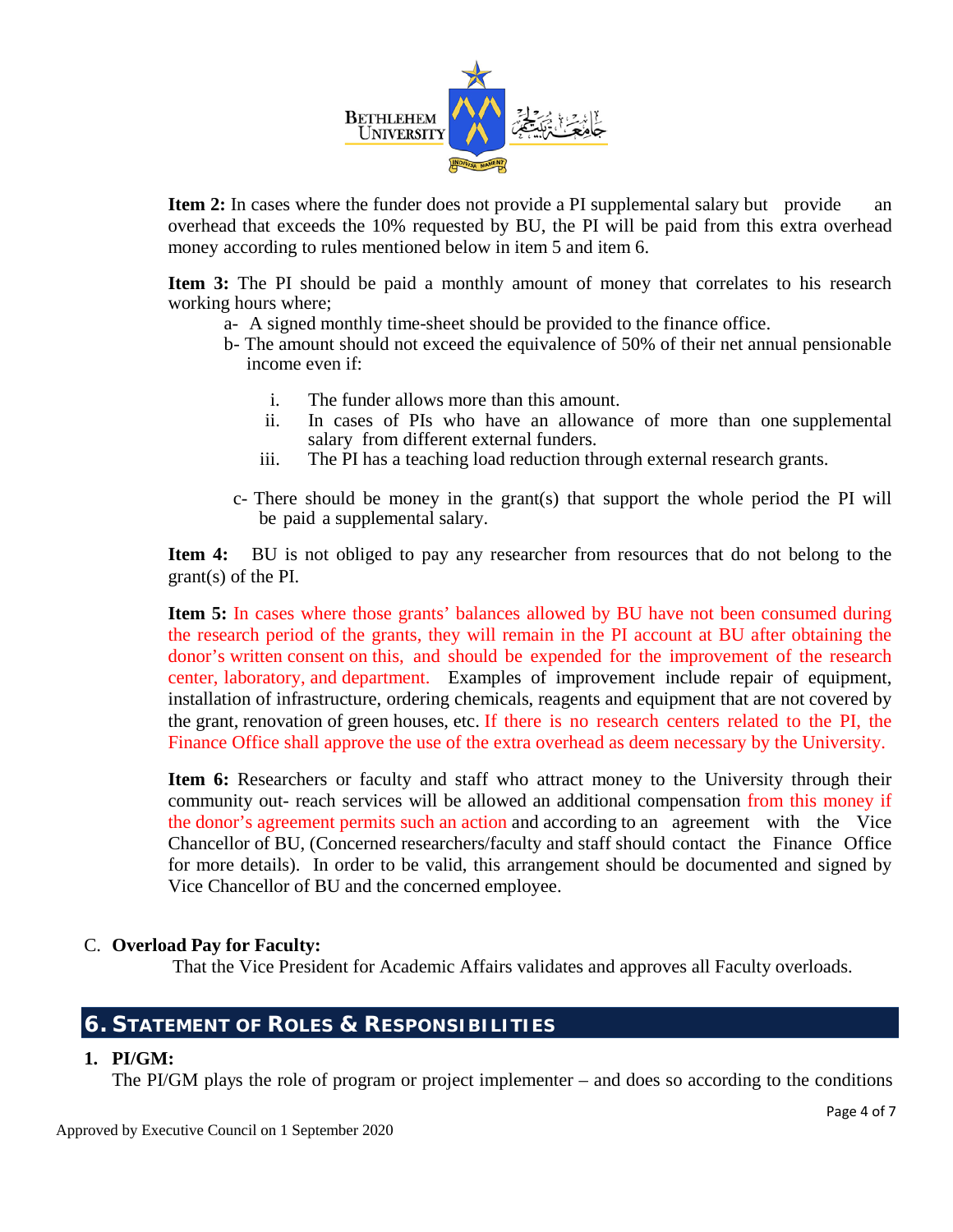

of the grant as indicated by the funding organization, by adhering to budget and reporting requirements, and in partnership with the Advancement Office and Finance Office by providing information about the project and funding sources, and by adherence to internal procedures for purchasing and budget management.

## **2. Co-Principal Investigator:**

A key personnel working in partnership with the P/I in the management, development and/or execution of the project. Same as the PI, obligated to ensure the project is conducted in compliance with applicable laws and regulations and institutional policy governing the conduct of sponsored research.

## **3. Chairperson of Relevant Department:**

The direct supervisor of the PI/GM (if applicable) ensures that the concept and the initial proposal falls within the scope of work of the department and complies with BU academic rules and regulations.

## **4. Dean of Relevant Faculty:**

The main supervisor who certifies that the concept and the initial proposal is in compliance with the mission and vision of the faculty and the academic rules and regulations.

## **5. Dean of Research:**

The Dean of Research oversees and verifies that research - whether funded or not - is adhering to the ethical guidelines set forth by the BU Research Council and the Independent Review Board (IRB). It is the sole responsibility of the PI/GM to ensure that the proposed research project conforms to these policies, and the Dean of research to oversee this.

The following needs to be kept in mind when pursuing research grants:

- a. Ensuring the protection of the rights of human subjects and animals in research.
- b. Observing international ethical standards in research.
- c. BU's rules, regulations and policies with regard to the conduct of research at the national and international levels.
- d. Any research priorities approved by the University Research Council.

## **6. Academic Affairs Office:**

The Academic Affairs Office verifies and certifies that all academic and research requirements of the grants have been met as per the External Grants Policy.

## **7. Human Resources and Administrative Affairs Office:**

The Human Resources and Administrative Affairs Office meets the needs of the PI/GM by helping to determine the optimal choice and use of personnel, and to recruit any additional personnel to ensure a satisfactory facilitation of the conditions of the grant. Any Additional Work Compensation/ Additional Pay/ Overload Work/ Overtime Work has to be discussed and approved by the Human Resources Office.

## **8. Finance Office:**

The Finance Office handles the financial aspects of the grants and maintains the financial records. Typically, early in the proposal, the PI/GM requests assistance for completing the proposed budget. The early involvement of the Finance Office in the development process will facilitate the final proposal review and can be quite beneficial in preparing a realistic budget. After the proposal is completed, and prior to the submission to the funding source, the Finance Office performs a final review of the proposed budget to ensure that: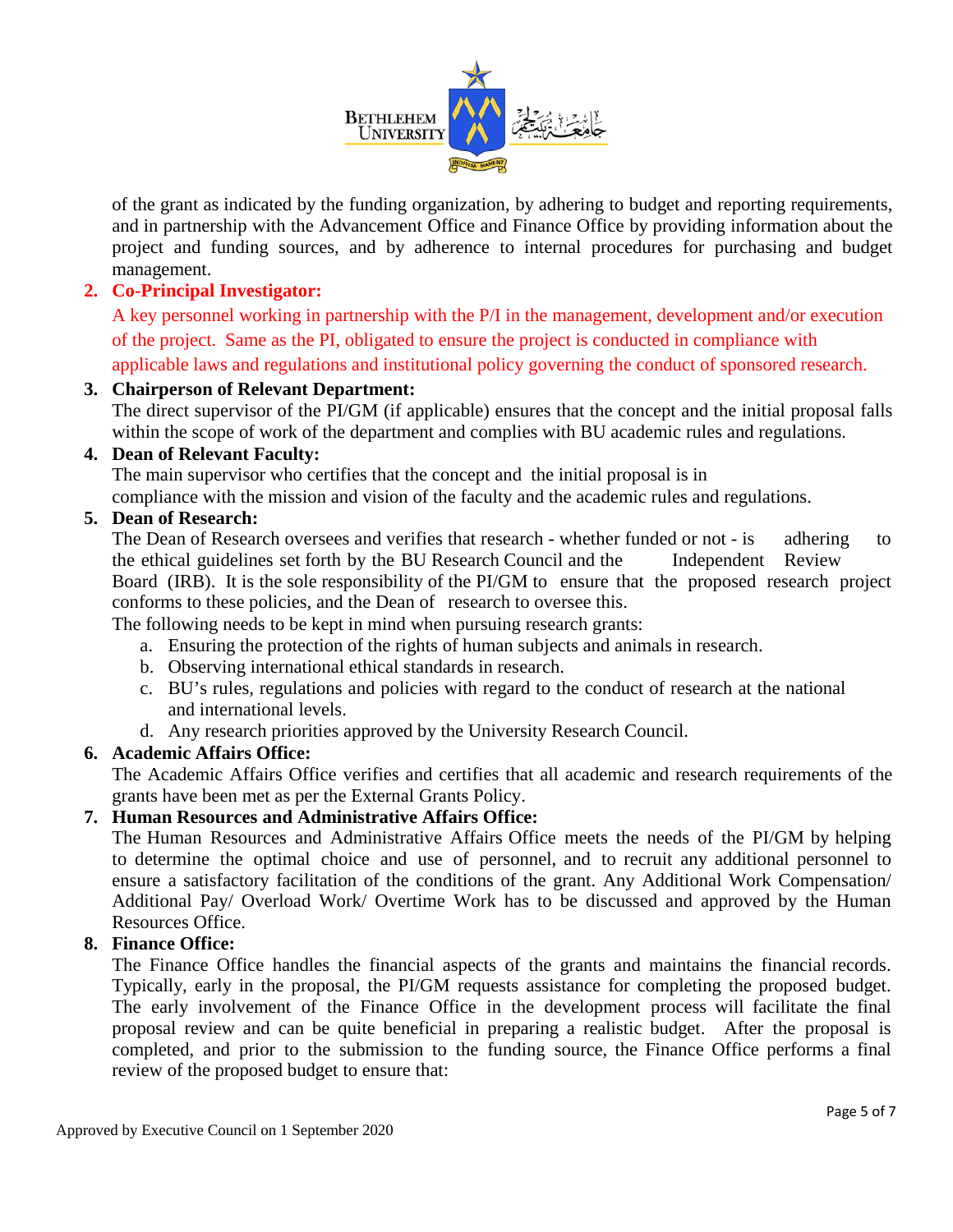

- a. A verification of all costs, including indirect costs, are included.
- b. Needs are realistically estimated and included.
- c. Fringe benefits are reasonably estimated.
- d. Items included are in compliance with the policies of the University and Terms and Conditions of the Grant.

#### **9. Advancement Office:**

**The Advancement Office is Bethlehem University's Official Representative for all Grants.** The mission of the Advancement Office is to enhance the University's internal capability to secure/generate external funding. This is done by providing members of the University community with a variety of supportive services and assistance. The intention of the Advancement Office is to make the grant development and submission process as user friendly as possible to the applying PI/GM. Accordingly, the Advancement Office will:

- a. Develop, maintain, and update a current database and calendar of funding sources that are applicable to the needs and interests of Bethlehem University faculty and staff.
- b. Disseminate the database and calendar of funding sources opportunities to faculty and staff on a regular monthly basis.
- c. Meet with and support faculty and staff either individually or in a group to ascertain interest and to discuss opportunities that may be of interest.
- d. Conduct focused research to identify specific funding sources for specific faculty and staff initiatives.
- e. Provide assistance in proposal development, when requested by the PI/GM.
- f. Liaise with professional parties (e.g. Institute for Community Partnership -ICP) to organize periodic workshops for faculty and staff in areas such as grant writing and grant development process, and the identification of potential funding sources.
- g. Provide assistance to the extent possible with the evaluation of funded projects and programs, as well as, with the preparation and submission of required reports, if requested by the PI/GM.
- h. Maintain an updated standard profile of Bethlehem University for the PI/GM to use when required for the grant application.

# **7. PROCEDURES**

Kindly refer to the *External Grants Policy Protocol*

# **8. COMPLIANCE**

Since the VP for Advancement is entrusted with this policy, it is his responsibility to report in writing or through email on any breach to this policy, including instances of disclosures (or "whistle-blowing"), by any BU user(s) to the VP of Human Resources, stating the breach details and recommending any disciplinary action as per BU policies in this respect.